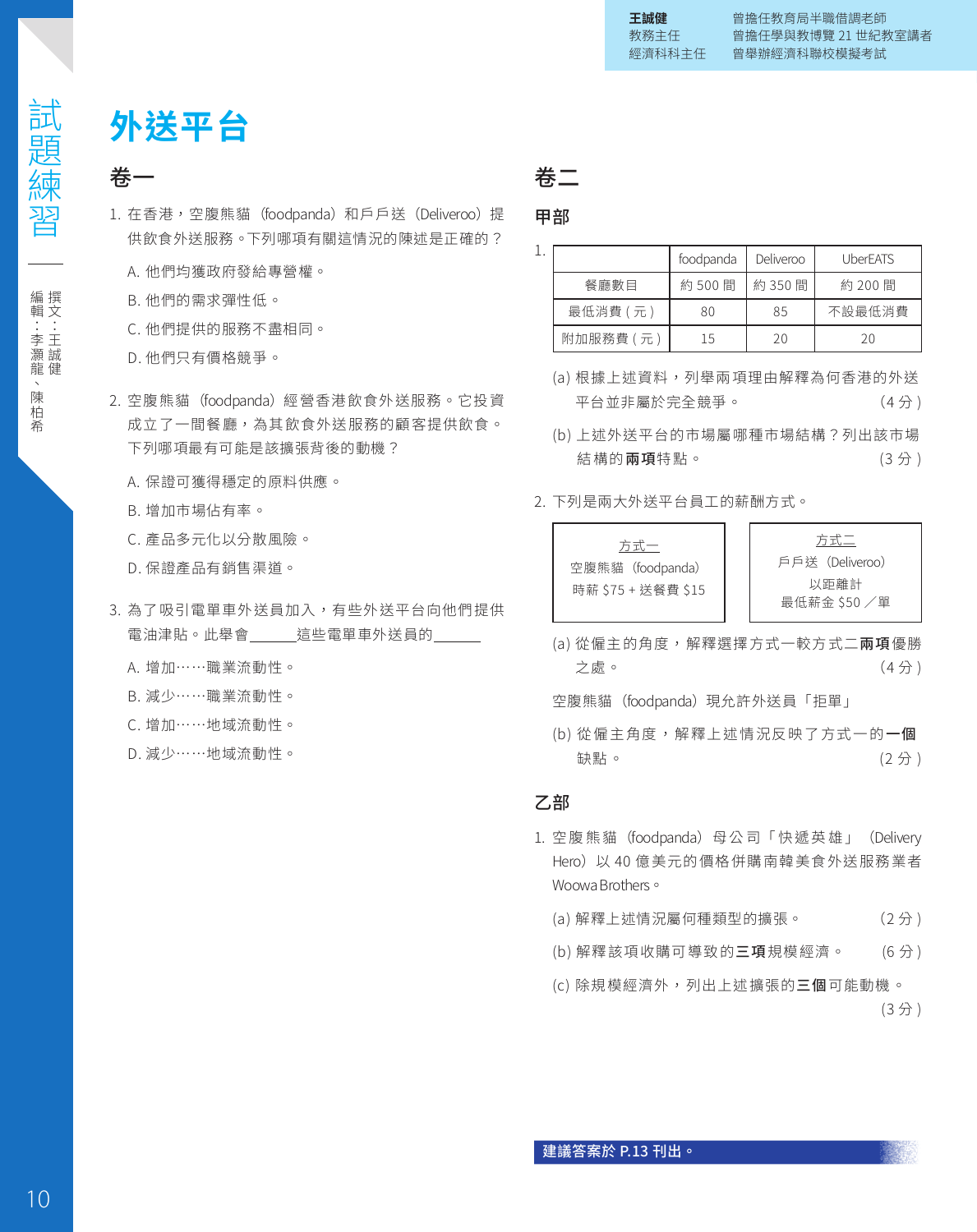廠商的擴張與結合 Expansion and integration of firms

規模經濟 Economies of scale 完全競爭和不完全競爭 Perfect competition and imperfect competition

# **Food delivery platforms**

# Paper<sub>1</sub>

- 1. In Hong Kong, food panda and Deliveroo provide food delivery services. Which of the following statements about the situation is correct?
	- A. They have all been granted a franchise by the government.
	- B. Their demand elasticity is low.
	- C. They provide different services.
	- D. They only have price competition.
- 2. Foodpanda operates Hong Kong food delivery service. It has invested in a restaurant to provide food for its food delivery customers. Which of the following is most likely the motivation behind the expansion?
	- A. Ensuring a stable supply of raw materials.
	- B. Increase market share.
	- C. Product diversification to spread risk.
	- D. Ensure products have sales channels.
- 3. In order to attract motorcycle couriers, some delivery platforms provide them with fuel subsidies. This would the of these motorcycle couriers.
	- A. increase … occupational mobility
	- B. reduce … occupational mobility
	- C. increase … geographical mobility
	- D. reduce … geographical mobility

# Paper<sub>2</sub>

## SectionA

|                          | foodpanda                | Deliveroo                | <b>UberEATS</b>          |
|--------------------------|--------------------------|--------------------------|--------------------------|
| No. of restaurants       | about 500<br>restaurants | about 350<br>restaurants | about 200<br>restaurants |
| Minimum<br>$charge(\xi)$ | 80                       | 85                       | No minimum<br>charge     |
| Surcharge (\$)           | 15                       | 20                       | 20                       |

- (a) Based on the above information, give TWO reasons to explain why the food delivery platforms market in Hong Kong is **NOT** perfectly competitive. (4 marks)
- (b) What was the market structure of the above delivery platforms market? List **TWO** features of this market structure. (3 marks)
- 2. The following are the payment methods for courier of the two major delivery platforms.

```
Method2
       Deliveroo
       By distance
Minimum salary $50/order
```
(a) Explain TWO advantages of Method2 over Method1 from the viewpoint of the employer. (4 marks)

Foodpanda now allows courier to "reject order"

(b) Explain ONE disadvantage of Method1 reflected by the above situation from the viewpoint of the employer. (2 marks)

## **Section B**

- 1. Foodpanda's parent company Delivery Hero acquires South Korean food delivery service provider Woowa Brothers for \$ 4 billion
	- (a) Explain what type of expansion this is. (2 marks)
	- (b) Explain THREE economies of scale that may arise from the takeover. (6 marks)
	- (c) In addition to economies of scale, list THREE possible motives for the above expansion. (3 marks)

Suggested Answer is on P.13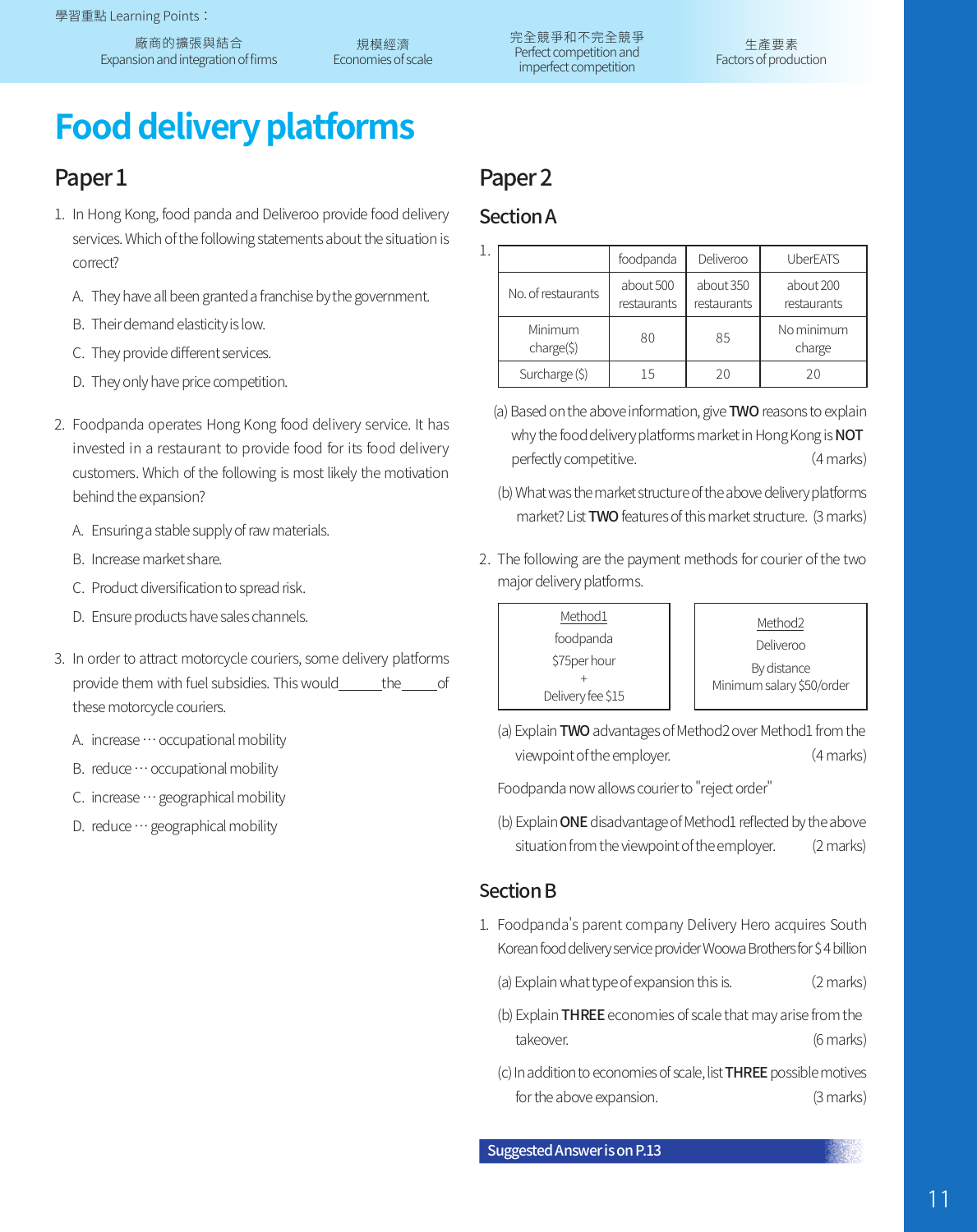#### 【經濟封面故事】P.2-3 除夕大抽獎的選擇

#### $1 \, C$

| 2.私用品             | (1) |
|-------------------|-----|
| 因為狺些煙花匯演屬排他性消費,   | (1) |
| 沒有付費進入油十尼樂園的游客不能欣 |     |
| 賞煙花匯演。            | (1) |
|                   |     |

#### 1. C

2. Public goods (1) It is because these fireworks displays are exclusive consumption, (1) visitors who do not pay to enter Disneyland cannot enjoy the fireworks display. (1)

#### 【經濟專題 2】P.4

#### 陳奕迅演唱會取消面臨的「三難」 抉擇

1. 不是。

他們在那一小時所放棄的最高價值選項 可能不一樣。因為添添與深深對該一小 時的其他用途可能不同,他們的時間成 本不一定一樣。

2. 不是。

該 \$500 支出是在過去發生而不可恢復 的,並不影響當前可選選項。 由 於 已 作 出 選 擇( 即 已 報 名 及 支 付 費

用),它也反映那些不可再選的選項。

#### 【Feature】P.5

#### Cancellation of Eason Chan's concert the decision behind the trilemma

1. No.

As Tim and Sam may have different alternative uses of the 1 hour, their time costs may not be the same.

2. No.

The \$500 expenditure are irrecoverable cost incurred in the past which does not affect presently available options. Since choice is made (i.e. already applied and paid the lesson), the expenditure also reflects options that no longer available

#### 【經濟專題 3】P.6 O2O 平台「貨車幫」的效率分析

- 1. 完全價格代表金錢和非金錢代價的總 和。雖然的士司機收取較低的車資,金 錢代價下降,以換取較少的等候時間成 本。可是,使用該應用程式亦有被檢控 的風險,故非金錢代價有機會上升。
- 1. Full price means the sum of money price and non-money price. Although the money price

received by those taxi drivers decrease in exchange for a shorter waiting time, there is a risk of prosecution. Therefore, the non-money may increase.

- 【環宇經濟學】P.7 澳門輕軌通車帶來的經濟利益
- 1. 橫向擴張。因為港鐵公司擴張至相同行 業(鐵路服務)。
- 2. 正界外影響出現。

澳門酒店因澳門輕軌開通而令總收入有 所增加而得益,卻沒有補償港鐵公司。 故此出現了外部利益。 由於邊際社會得益大於邊際社會成本, 澳門輕軌的產出會低於效率水平,形成 生產不足。

結果,會出現無效率。

- 1. Horizontal expansion. It is because MTR expand its business into same types of businesses (railway service).
- 2. Positive externality exists.

After the opening of the Macau LRT Taipa Line, the hotels enjoy the benefit (i.e. the rise in total revenue) without paying compensation to MTR. External benefit exists.

As marginal social benefit is now higher than marginal social cost,

the output is lower than the efficient level at the existing level. Underproduction is resulted. So, inefficiency exists.

#### 【試題練習】P.8-9 外送平台

卷一

- 1. C 2. A
- 3. C

#### 卷二 甲部

1. (a) 售賣不同產品 ( 異質物品 ) (1)

foodpanda 提 供 約 500 間 餐 廳 的 服 務, 而 Deliveroo 只 提 供 約 350 間 餐 廳的服務。 (1) 價格不同。 (1) 外送平台以價格競爭來爭取較大的市 場佔有率 (1)

- (b) 寡頭壟斷 (1)
	- ─ 定價策略互相影響
	- ─ 價格偏向僵固,但偶然會發生價 格戰

─ 存在價格領導的情況 ─ 經常進行非價格競爭 (2) [ 以上任何兩項 ]

- 2. (a) 當外送員不接任何訂單時,僱主可以 通過支付較少的工資來將一些風險轉<br>移給快遞員。 (2) 移給快遞員。 僱主可以節省監察成本,因為外送員 會有更高的工作動機來獲得額外收  $\mathcal{A}$   $\circ$  (2)
	- (b) 因為外送員有固定時薪,因此他們的 工作動機較方式二為低。 (2)

#### 乙部

- 1. (a) 橫向結合 (1) 因為兩家公司都生產相同類型的商 品。 (1)
	- (b) 結合使合併後的公司的專業化範圍 更加廣泛。為具有不同專業知識的 人員分配了更具體的任務,以提高 效率,從而降低平均成本。 (2) 整合後,公司規模擴大,抵押品和信 心增加,可以以較低的利率借貸,因 此平均融資成本可能會降低。 (2) 兩家公司都可以利用不同經濟體中 已建立的網絡,並更有效地利用機 器和員工來降低平均運營成本。 (2)
	- (c) foodpanda 可以享受 Woowa Brothers 建立的良好信譽。 (1) 合併後的公司將擁有更大的市場份 額,因此它具有更大的力量來影響市 場價格。 (1) 合併後的公司可以更好地利用資源來 提高生產效率。 (1)

### Food delivery platforms

#### Paper<sub>1</sub>

 $1 \, C$  $2.4$ 3. C

#### Paper<sub>2</sub> Section A

1. (a) Both food delivery platforms sell heterogrneous products. (1) Foodpanda serves about 500 restaurants, while Deliveroo serves about 350 restaurants only. (1) The prices of them are different.  $(1)$ Indicating both platforms engage in price

competition in the market to obtain<br>higher market share. (1) higher market share.